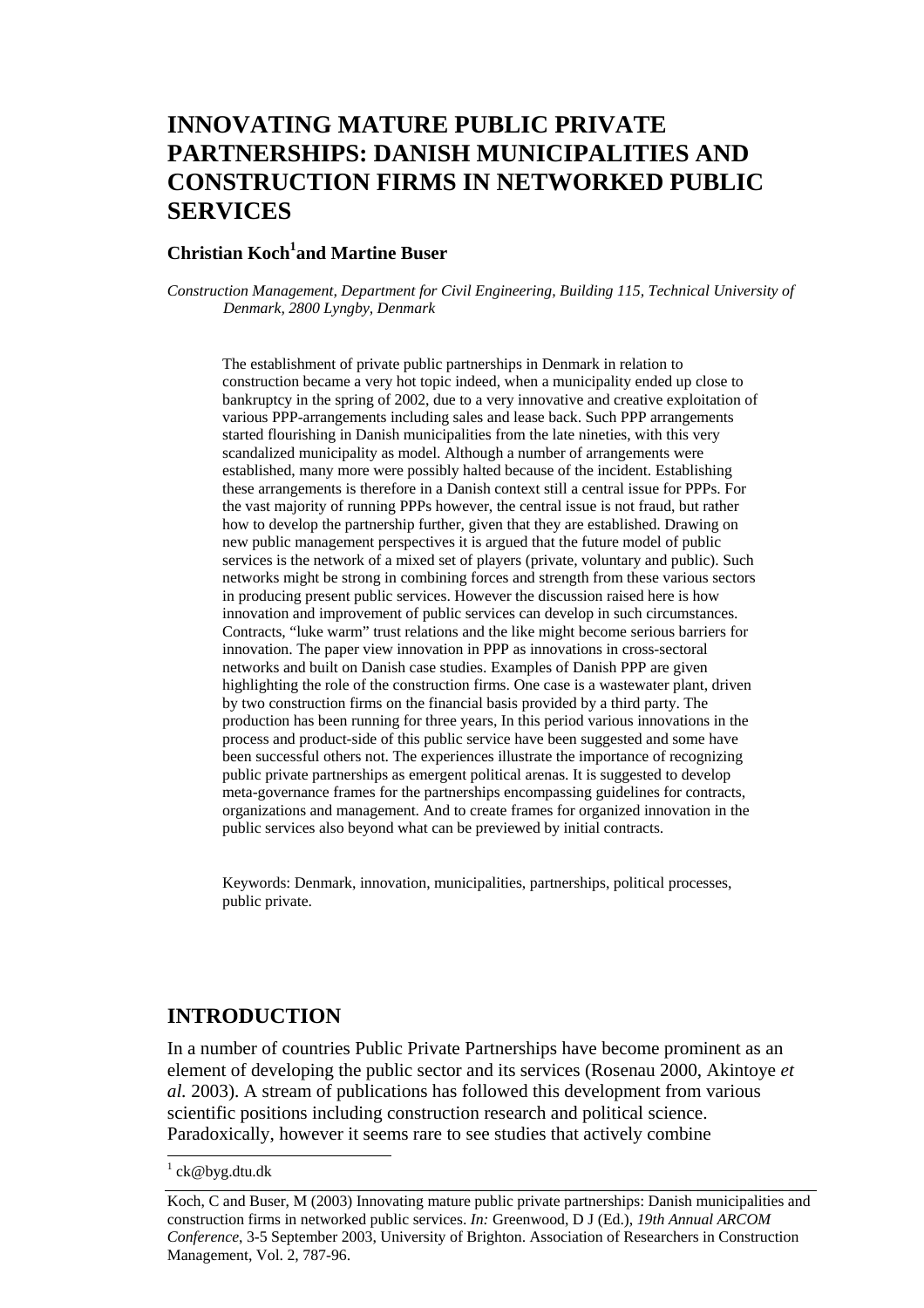understandings and theoretical perspectives of the public actors with perspectives and understanding of the private actors.

Moreover where the prevailing view is that these kinds of partnerships improves practices in the construction phase and enhance innovation (Akintoye *et al.* 2003, Holti *et al.* 2000), there seems to exist little research that actually map innovation carried out within PPP.

The *aim* of the present paper is therefore twofold. First at building an independent multidisciplinary research position from which PPP can be analysed with less implicit preference of either of the partners than previous research. PPP is much more than a new way to get public projects for construction firms or merely an outsourcing of public services. Second to discuss the innovation aspects of mature public private partnerships. Is innovation systematically organized or does it need reopening of a closed policy network?

The *paper is structured* as follows. Initially, some methodological remarks are introduced followed by two sections discussing the developments of respectively the public sector and construction sector. The next section presents some concepts for understanding partnerships and public private partnerships. The paper then turns to the Danish context and presents a status for PPP. A case is presented and the paper ends with a discussion and conclusion.

### **METHOD**

One central aim of the present work is to establish an independent research position, which recognizes and understands the special characteristics of public organizations and services, and at the same time recognizes and understands the characteristics of private construction firms. Although PPP is widely studied, it seems rare to see studies that actively combine understandings and theoretical perspectives of the public part with perspectives and understanding of the private part. It is characteristic moreover; that the two perspectives rarely use each other's results, at least judged by the referencing. There is thus a tendency that *construction (management) research* gets trapped in the classical problem on whether to research "for" or "on" the sector? The studies of PPP from the *construction research perspective* thus tend to borrow the industries understanding of a potential new market for building projects and the implicit simplifications of the public sector as merely a customer organization. This is for example revealed when scholars talk about "uncontrollable external factors", referring to the wider interests of the citizens related to PPP. It is noted that PPP are bound to stir up a lot of emotions amongst citizens (Leiringer 2002, Heywood *et al.* 2002). *Public Sector Research*, typically built on political science, on the other hand has developed a profound understanding of private sector management, which are the central elements of new public management (Ferlie *et al.* 1996, Jones *et al.* 2001, Klausen & Ståhlberg 1998, Rosenau 2000). Despite this profound turn in political science it still seem to carry implicit favouring of the social democratic welfare state. Scholars thus tend to portray the private sector efficiency as flawed (Linder in Rosenau 2000). Moreover public sector research tends to shy away from the organizational level and seem to prefer to deal with relatively generalized concepts such as democracy and governance (Heffen *et al.* 2000, Sehested 2003). The paper is *built on a small qualitative study*, financed by CSTB (Centre Scientifique du Travaux Public et du Batiment, Paris), and this means that we are forced to operate in an more empirical way attempting to avoid prejudice and bias in the approach to the partners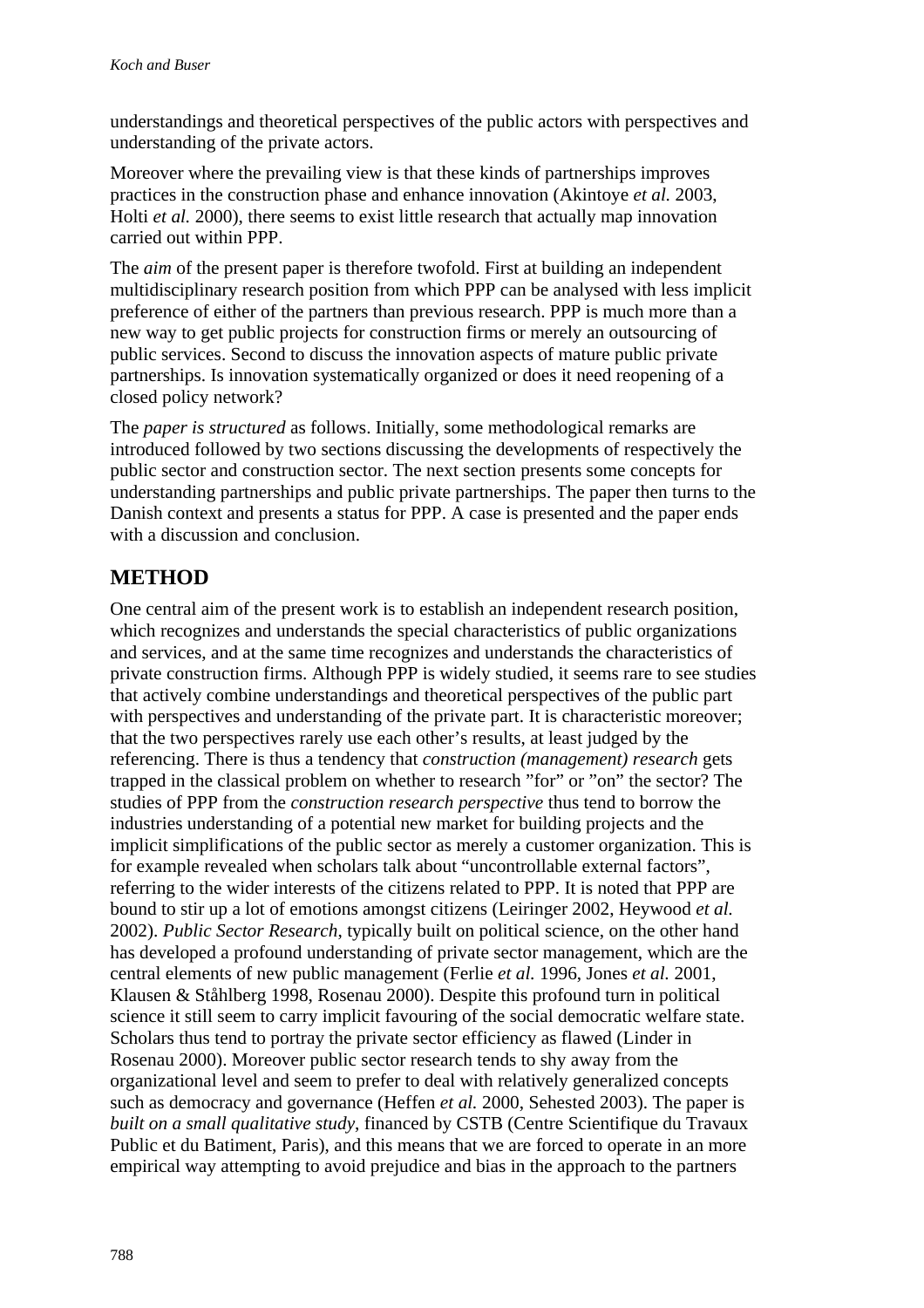studied. And henceforth in a less theoretical conceptual manner. Another methodological point refers to *case options*. Private Public Partnerships are emerging in Denmark. Roughly there are three types: first large infrastructure projects realized through publicly owned shareholder companies, second dwellings for precarious groups (youngsters and elderly) under regulation as public utility and third more classical partnerships between municipalities, contractors and financial institutions. The case chosen here, the Farum wastewater plant, has been operating for three years and is one of the few mature private public partnerships in Denmark of the classical type. We have chosen the case because of the maturity and "despite" the turmoil the municipality of Farum have been through, which makes the public organizational framework around the partnership less stable than we assume it would normally be.**PUBLIC SECTOR DEVELOPMENTS** 

New public management and political science governance perspectives have argued that the future of the welfare state is in the form of networked public services. Public organization will move away from hierarchy and burocracy and develop into networks on many levels and with multiple actors involved within a common governance frame (Ferlie *et al.* 1996, Jones *et al.* 2001 Heffen *et al.* 2000). One reason for this being the need for tackling complexity and need for flexibility by combining complementary resources and competences. This discourse also predicts a transformation of the concept of democracy from representative democracy to participative democracy and a move away from rationalistic planning, and into emergent planning (Sehested 2003).

The networks delivering services will encompass a mixed set of players (private, voluntary and public) (Ferlie *et al.* 1996, Jones *et al.* 2001). The networks are assumed to be strong in combining forces and strength from these various sectors in producing a set of public services. And partnerships are central elements. A more disputed issue is however how innovation and improvement of public services can develop in such circumstances. Contracts, "luke warm" trust relations and the like might become serious barriers for innovation. At the same time public services are not given once and for all, but should be understood as emergent and politically negotiated amongst a range of players. It is interesting to note that this discourse coincide with contemporary discourse on the organizational development of private enterprises (see for example Castells 1999 and below). This is promising from the point of view of simplifying public private partnership to a network relation between to relatively alike organizations. We would maintain however that the new public management discourse is too optimistic in its view on the ability of dismantling hierarchy and burocracy. Even under radical neo liberal circumstances one will find attempt to create a coordinated public service, a metagovernance (Heffen *et al.*, 2000 Kickert *et al.* 1997). This encompasses at least recommended forms of organization, rules, procedures, contracts, indirect forms of network management, such as goal setting, financial planning and monitoring. More often a hierarchy of public institutions prevails, coordinating local and central levels, maintaining a division of jurisdiction and labour etc. All elements that can hardly be encompasses by a clean network model.

#### **CONSTRUCTION SECTOR INTEREST IN PARTNERSHIPS**

There is increasing recognition that the fragmentation of the construction industry is a problem rather than strength (Andersson 2003, Winch 2002). The construction industry has in contrast to the public and other sectors for long been characterized by temporary networked production of services. It has become commonplace to argue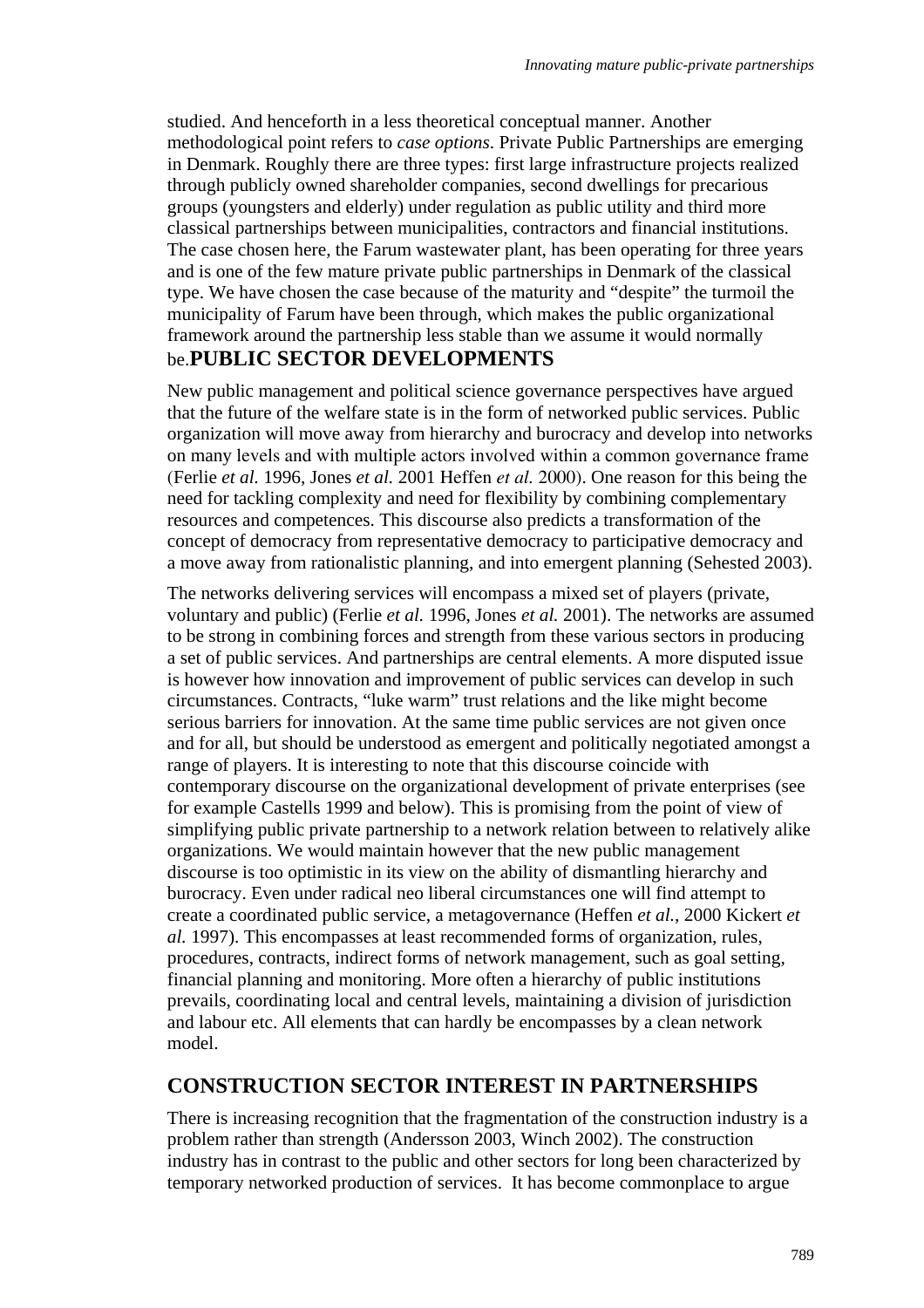that although this might enhance the exploitation of complementary competencies, it also promote short termism and constrains innovation since a tyranny of the single project is the result (Koch 2002). There has therefore been a growing interest for partnering amongst the (private) players of the industry also in an attempt to escape the worst drawbacks of short-termism. Such emerging networks for innovation and production are not just formed however. For example UK experiences show how it takes time to develop the competencies for partnering (Bresnen &Marshall 2002).

### **PARTNERSHIPS**

Partnerships can be understood as basic units in networks, since partnerships involve usually two or at least few players, whereas networks can be understood as consisting of multiple actors. The focus of this contribution will be on the municipalities and their private partners and therefore the partnership is cross-sectoral. Partnership and networks are usually described as means to transcend competition and hierarchy and to recognise interdependence and complementarity. Moreover we would describe them as characterized by coexistence of trust and distrust. In partnerships and networks, collaboration is built, not just within, but between organizations. There is no reason to supposing that inter firm interactions should not be shaped by power- and politics processes. Elg and Johansson (1997), who develop upon earlier work by Frost and Egri (1991), take up this point. They examine decision-making processes in asymmetrical relationships in inter-firm networks. The proposition is that network participants will seek to influence the decision-making process, advancing their specific interests and enhancing their position within the network. From studies of political processes of negotiation, like actor network theory (Latour 1997), one can derive a focus on the process of coalition building, the intersection and tension between internal and external collaboration as well as between stability and social dynamics. These dimensions can be further elaborated by drawing on organizational politics, which is done elsewhere (McLoughlin *et al.* 2001).

## **PUBLIC PRIVATE PARTNERSHIPS**

Where partnerships historically have developed through various forms (Winch 2000), we concentrate on new public management types of public private partnerships between municipalities and construction firms. These relations have also previously taken various shapes including long term informal cooperation, but is now through NPM changed into stable contractual relations, including models such as Sales and Lease back, Build, own, operate, transfer (BOOT) or Renovate, Operate and transfer (ROT). A public private partnership is indeed an odd couple. Such a partnership represents more than two companies partnering, since the public player has a governance framework. It is characterized by mixed motives; the private partner will tend to focus on revenue, whereas the public partner might focus on improved (or just renewed or even established) public service. (Leininger 2003, Rosenau 2002, Sehested 2002). The parties might convene these diverging motives in hybrid/shared organizational forms. In the concurrent cooperation it is likely to be revealed that the parties have diverging practices of management, organization, participation and conflict resolution and –management. Along with other partnerships PPP would be expected to encompass continual tensions "backwards" in the respective framing organizations (re. Bresnens & Marshalls (2002) strategic partnering)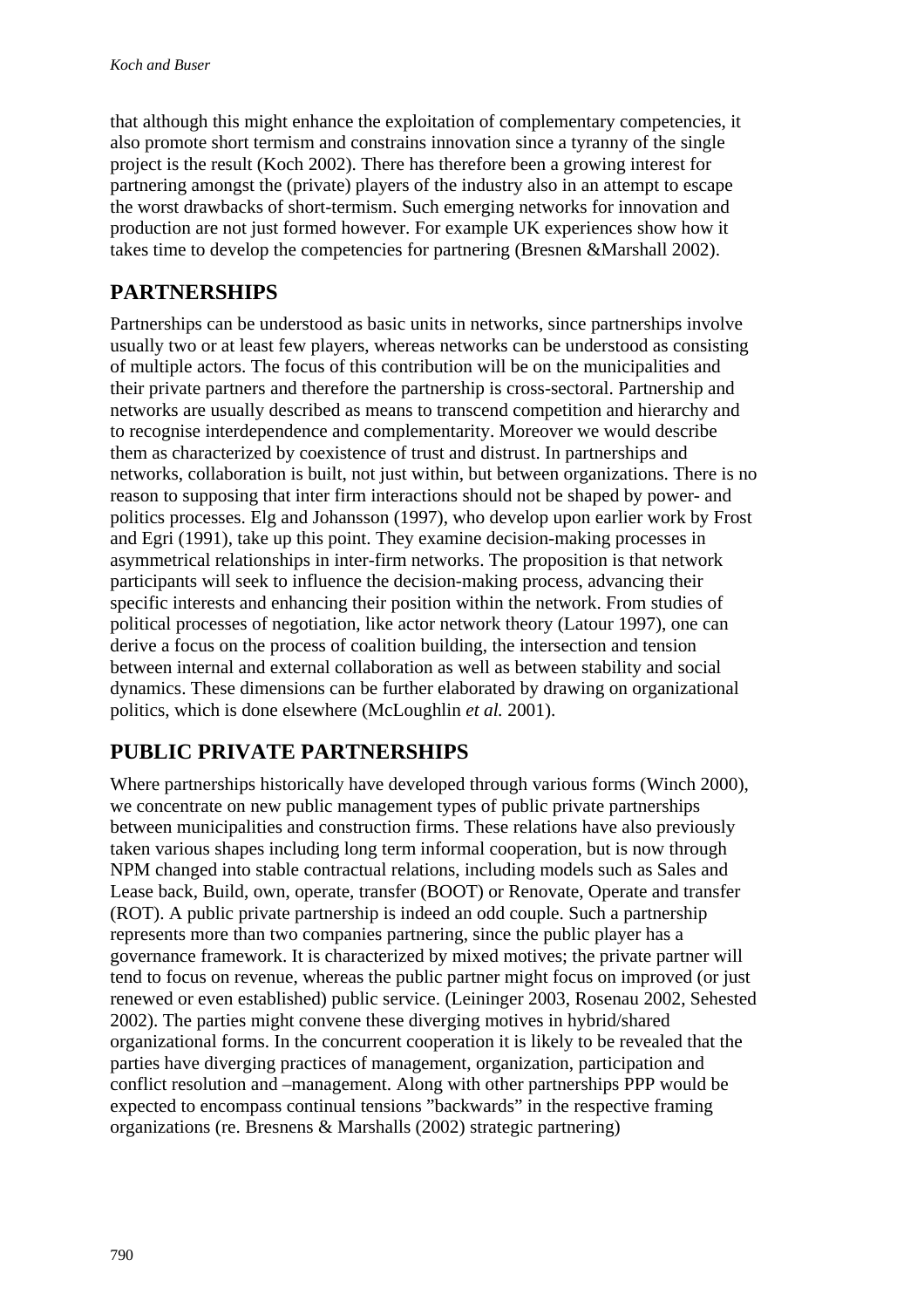### **INNOVATING MATURE PUBLIC PRIVATE PARTNERSHIPS**

Drawing on the literature on innovation in networks, partnerships would need to either organize innovation or somehow reopening of a closed policy network and existing set of compromised potentially underpinned in contract and the like. As Rhodes (1997) notes policy networks tend to end up as closed and relatively partial service production elements. Although initial contract working on service level agreements and the like is important, the mature partnership will be characterized by new types of innovation that cannot be predicted at the time of preparing the contracts. Also public services should not be perceived as stable, but rather as emergent and drifting according to societal developments.

## **PPP IN DENMARK**

Denmark is as a welfare society, characterized by a tripartite corporative arrangement between state employers associations and unions. This has through hundred years of development created a cooperative climate of consensus seeking. The ten years of moderate right wing government from 1983-1993 in parallel with Thatcher in UK was thus in reality a "non-Thatcher" arrangement, since the basic corporative model was maintained and the public employment not reduced. The subsequent Social democratic government (1993-2001) followed the same line (which is less surprising). A large public sector, state, counties, municipalities, was therefore maintained in size in the period 1983-2002. The Social democratic government (1993-2001) focused its construction activities in infrastructure investment (f. ex. motorways- still fully state owned and driven) and less on housing. Even in the eighties large infrastructure projects were carried out in a fully financed state model (Farø-bridges finalized in 1985 with 2% overrun of budget, Vejlefjord bridge a bit later, motorways). The right wing government commenced selling of public institutions in the late eighties and the social democratic continued in the nineties; Copenhagen Airport, Datacentralen (public IT-supplier) a.o. The present centre right government however is more ambitious presently on realizing privatization and outsourcing and public private partnerships. In December 2000 the government announced an effort to develop PPP. The effort consists of three elements: 1. Development of tools to evaluate a PPP before initiation. 2 Development of standard/generic contracts for PPP and 3. Further consideration of commencing experimental projects funded by the state. For various reasons these efforts was delayed. First a further focus on legal issues meant that representatives for the authorities developed a small report on these (Konkurrencestyrelsen 2002). In autumn 2002 it was decided to tender a so-called "public sector comparator" as a realization of point 1 above. This job was given to COWI (consulting engineer) with a Dutch partner (Dutch and UK experiences were central for the shaping of the tender). It is the job to develop a model for calculating expenses related to building, operation and maintenance in a way that makes a PPP-offer comparable with a traditional offer.

# **TRENDS BEHIND PPP IN DENMARK**

The background for private public partnerships in Denmark result from several trends that intermingle and that have different strengths and strongholds in various parts of the public sector and the private sector. Roughly one can speak of parallel tracks of "marketification" of public service, new public management, financial innovation and construction innovation. This has been accompanied by reforms of the legal framework. The *marketification of public service* is fuelled by the EU-legislation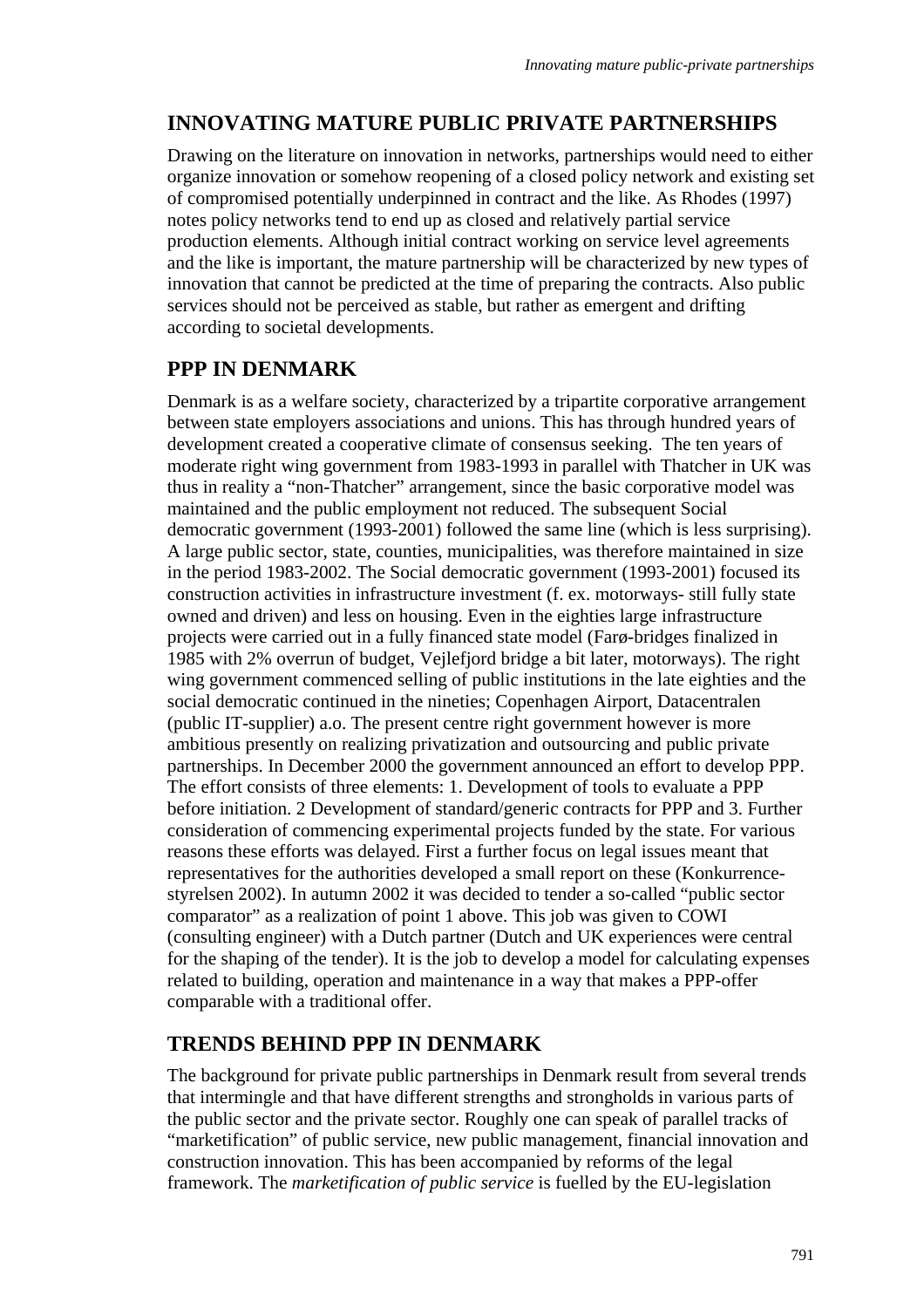demanding that public services be tendered on an open market condition. In Denmark a long row of activities has been privatized in prolongation of this obligation; cleaning, language courses for asylum seekers and many other tasks not especially related to the building sector. This is done on the level of municipalities, counties and the state. New public management emerges as a tendency to manage public tasks in a broad respect with methods, tools and roles as in the private sector. These new forms of management has been very fashionable in the Danish public sector over the last 15 years and led to a number of rationalization and development projects under banners like Business Process Reengineering, Total Quality Management/ Business Excellence etc. (Hagedorn Rasmussen *et al.* 2000). *Innovation in financing* of public building projects probably commenced with the large infrastructural projects (see below), but continues with the financing in the sale and lease back model developed by the Farum municipality. The *Construction innovations* have an important hub in the role of the client. The recent Danish debate thus point at the client as the key change driver for innovation in construction. In this context the public client is assigned outmost importance and several parts of the client body is indeed very active in developing new construction management types (examples include The office for military installations, The urban renewal company and The Danish State Radio. The *reforms in the legal framework* include the implementation of the directive for public procurement, in the public procurement order of July 1998. According to this a municipality is allowed to withdraw 5% of the revenue of a sale every year. The approval of the Farum model (see below) by the ministry for internal affairs occurred in 1999. The subsequent state intervention in the sales and lease back model for municipalities by 7 June of 2000 implying that the municipalities are to have their arrangement approved by the ministry for internal affairs, that the sales sum is to be deposited, and that 5% can be withdraw only after 10 years (DR 2000), that speculation in the difference between short term and long term interest rate are prohibited. From 2001 a legal reform enables public authorities to choose between public and private building suppliers (owners) (Byggepolitisk Task Force 2000:45).

#### **Status for PPP in Denmark**

Below are listed five types of partnerships carried out in Denmark. Almost all of them relate to projects commenced within the last ten years and they thus represent an emergent form of organization and cooperation where all partners still are developing their basic competencies.

### **THE FARUM WASTE WATER PLANT AND CLOAK PIPE NET**

The relatively small municipality Farum with 18.000 inhabitants, situated just outside Copenhagen got a right wing and ambitious mayor in 1985. The following ten years the mayor and the city council followed an explicit right wing policy, reducing public spending, cost cutting in public institutions and realizing low tax levels. From 1997 what is labelled the Farum model emerged. Farum became a model for new public management using public private partnerships as one out of several tools. The municipality obtained revenue of 300 mill. Euro in 1998 by selling a wastewater plant and the cloak pipe-net, four schools, a culture centre and a swimming pool (the municipality annual budget is around 147 mio Euro, DR1999). By selling public property and institutions, and rent them back (*sale and lease back*), the municipality obtained capital, typically invested in bonds (Ipsen & Pedersen 2002b). Moreover the municipality speculated in the difference between the short-term interest rate and the long term (Ipsen & Pedersen 2002a, b). Typical partners in these arrangements were a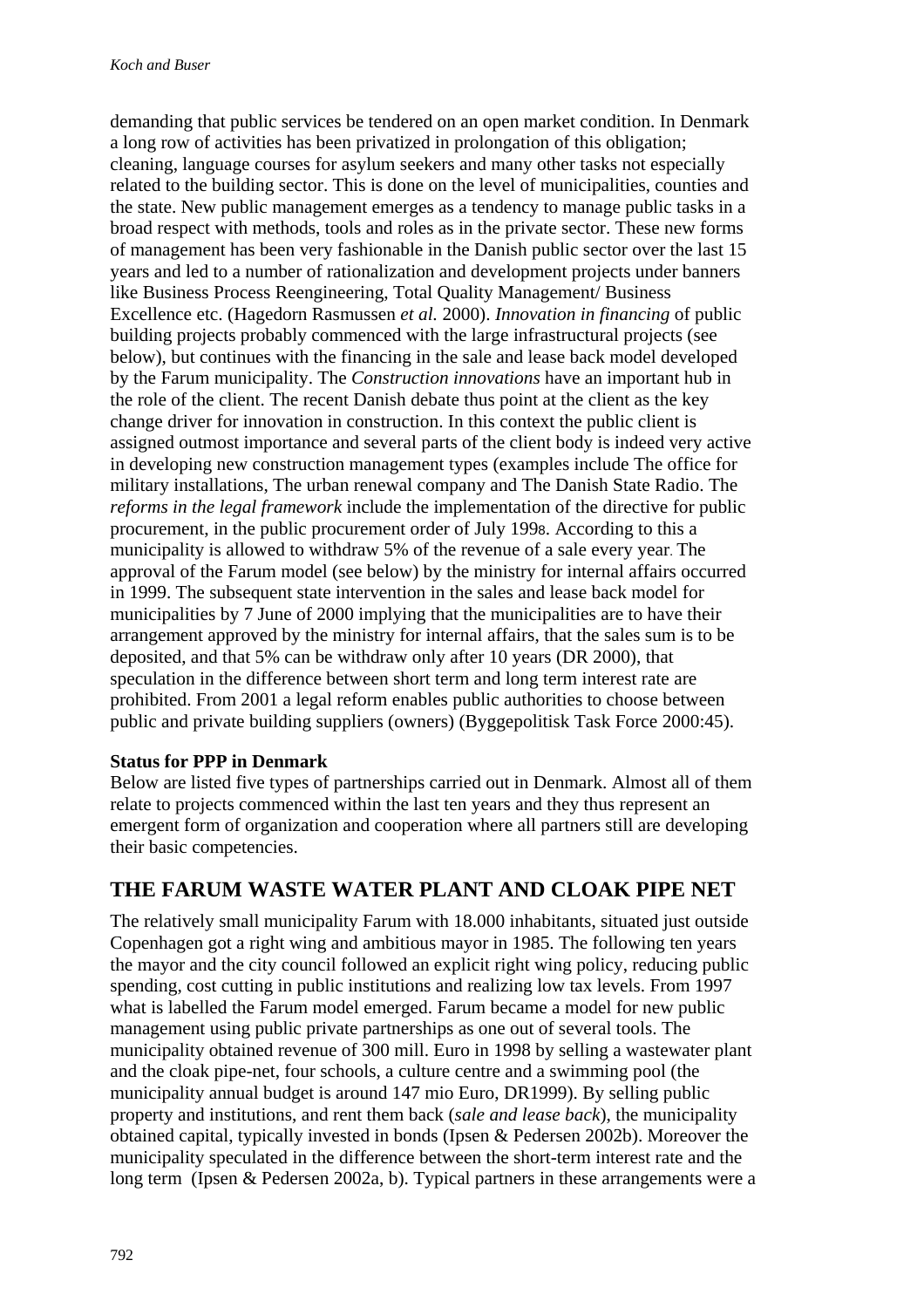financial institute, a contractor and a municipality. Farum continues developing its model by selling 27 nursery homes and day-care centres. Several major building projects commence in the municipality (the two sports arenas Farum Arena, Farum Park, among others (DR1999). In spring 2002 scandal rolls in Farum. The economic and political transactions of the mayor, within the model, involve clientelism, fraud, "circular financial transactions" and loans obtained without the consent of the city council. Expensive dinners and excessive consumption of redwine is annoying the public. The budget for representation per year was thus 1 mio Euro per year (which however not by itself is illegal). For the construction sector partners it became important to avoid "falling" with the mayor. The medium size contractor Hoffmann is for example accused for paying sponsorates for Farum football club, which is headed by the mayor, but letting the building contract pay the expense. Hoffmann obtained several larger building contracts in Farum, including parts of the sports arenas, the partnership on the wastewater plant and the building of youth dwellings. The mayor is forced away from his position and is now under criminal investigation. Major deficit on the accounts of the municipality, Tax raises announced. The Farum- model can be seen as predominantly a financial instrument to raise capital. It thus more a financial innovation than a managerial (or technological). In some versions however the package involve new ways of pooling tasks for the private contractor participating. In the first version from 1998 the core financial idea is a sale and lease back. The municipality sells a public institution to a private company and leases back the services of the privatized institution. The Farum wastewater plant contract is a "own, operate, transfer" contract supplemented with a "build" element related to the extensions of the plant. It is in other words more than a facilities management contract, which would not involve the ownership element of the private firm. The municipality in cooperation with building consultants prepared the contracts. Several bidders answered the tender, but the municipality decided very quickly to accept the Hoffmann/ Krüger offer. Another bidder complained to the Danish board for EUtenders, a complaint that could not stop the contract negotiations however. Also the Danish ministry for internal affairs investigated the transactions and criticized them heavily. A settlement of the controversy allowed Farum to keep some of the revenue and others were used to pay debts. The contract, which was put in place in 1998, thus involves Farum Municipality, a contractor (Hoffmann) and a specialist-consulting Engineer (Krüger). Hoffmann and Krüger developed a joint company HFK, which with loans from a financial institution (Finansieringsselskabet for Handel og Industri) bought the wastewater plant, the pump stations and the pipe-net. The contract runs in 20 years and specifies a transfer sum of 10% of the initial sales sum (from HFK back to the municipality. The contract encompasses renovation, maintenance, administration and renewal/extensions of the installation. HFK is also responsible for planning and managing the extensions. The contract has run now for three years and has therefore matured, despite the heavy turmoil in the initiation phase. In the three years of operation the extensions encompass a new basin for rainwater, an installation for drying the organic waste material, a gas motor producing electricity and heating and a new PLC- control system. There is a rather clear cut between the two companies responsibility in the common company. Krüger runs the wastewater plant and the administration of it. Hoffmann runs the pipe net and maintenance of it. According to the Hoffmann-manager involved, the parties have so far gained from the arrangement (November 2002). The extensions of the plant have however been stalled since the rolling of the scandal in Farum.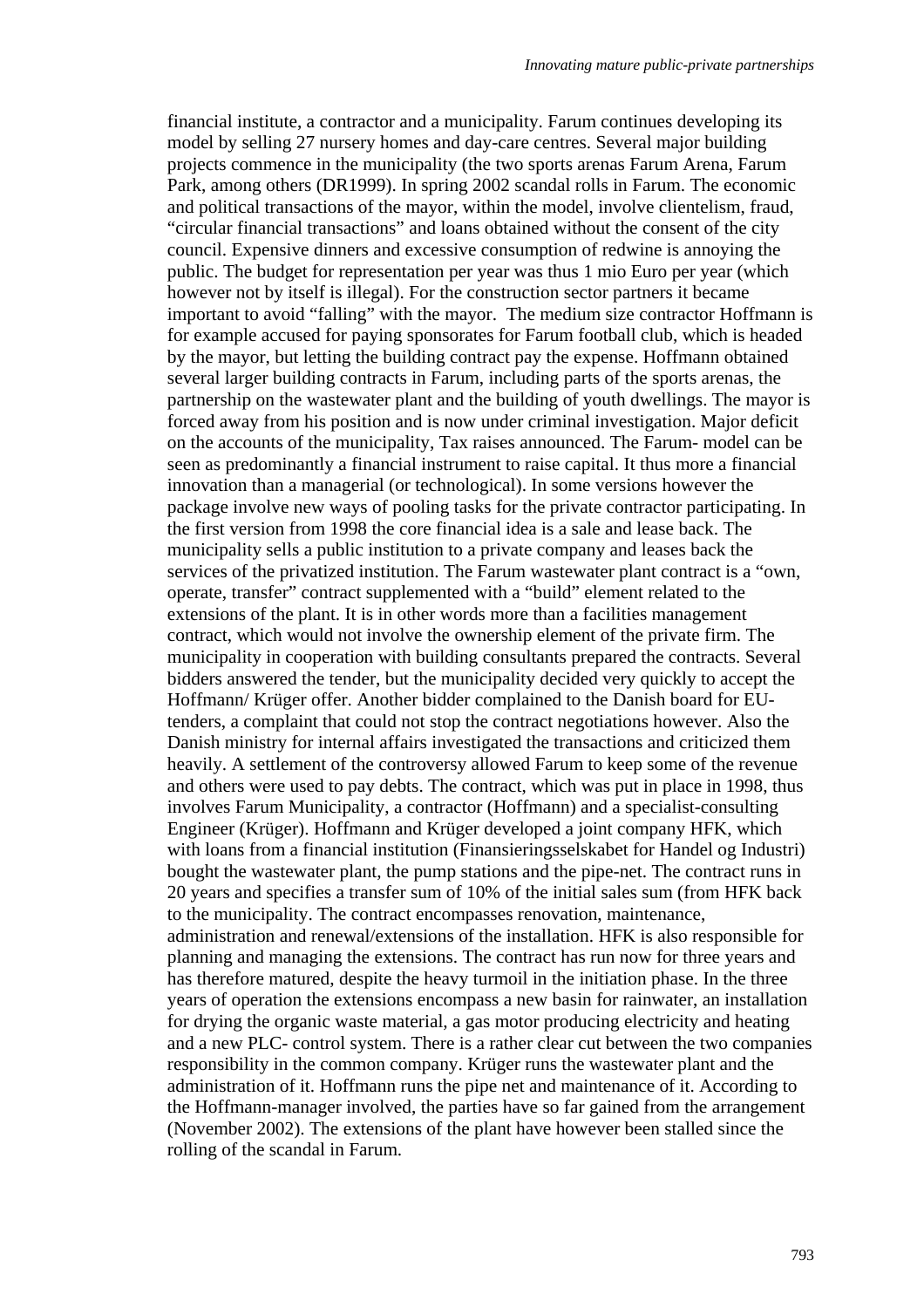### **DISCUSSION AND CONCLUSION**

We would forward an position viewing PPP as emergent and shifting form over time, involving transformation of organizations during the various phases of design, financing, build, operation, something that might be handled through looser alliances, partnering and/or hybrid organizations. Seen as a whole the approach to public private partnerships in Denmark are reluctant and hesitant. Few public and private organizations have engaged in such partnerships and the governance of the partnerships have been relatively restricted as well. The Farum model have interpreted as controversial as it has been - halted the development several times. Nevertheless the reluctant development has further explanations. It is first still not impossible to finance public sector development project by more traditional means (tax raises for instance). Second more informal partnerships and networking can be seen as central for the present public-private interaction, even without formalizing it. Parts of the construction marked continue to be localized in the municipalities and regional cities. For instance a local contractor who aims at delivering to the local municipality in the future are less likely to engage in "built and disappear" arrangements. Also the established partnerships are relatively restricted and singular in character. They focus on a single building or utility and do not involve strategic cooperation. It concurs in this sense with the general picture given by Rosenau 2000, which summarizes her set of global case studies by characterizing the partnerships studied as "partnering at a distance, or minimalist partnerships" She contends moreover that there are few authentic, fully integrated, co accountable examples. What are also important however are the experiences and competences developed among municipalities, contractors, consulting engineers and financial institutions in developing partnerships that are at the same time stable and innovative. The example of the wastewater plant shows that in certain areas the operation and culture of public respectively private partners are not that mutually alien. Moreover the private side have stabilized their contribution by establishing an independent company. A design that reduces the instability inherent by the private partner in the necessary integration of an operation of a plant into a portfolio of construction projects in a broader respect. Within such as stabilization however the political processes of both parties will continue to create new tension and dynamics. Such political processes are inescapable in public private partnerships as well as other types of partnerships. There is a *need for "realistic" approaches to partnerships*. There are issues of implications for democracy, human resource issues, handling of risks, partnerships ambiguity and coexistence of consensus and conflict that point at the need for Meta governance of the partnerships. Metagovernance could encompass indirect forms of network management, such as goal setting, financial planning and monitoring. The establishing, framing and dismantling of partnerships. Development of recommended forms of organization, rules, procedures, contracts and ultimately building of identity and cultures related to these partnerships that would neither be private or public in the organizational cultural character. It could offer framing of organized innovation, and mediation between local political developments and the private partners. Meta governance would in a Danish setting be realized in cooperation between representatives from the construction industry and government (the corporative state arrangement). It is thus hardly yet another set of alien public rules constraining the industry such as the traditional construction industry view would be.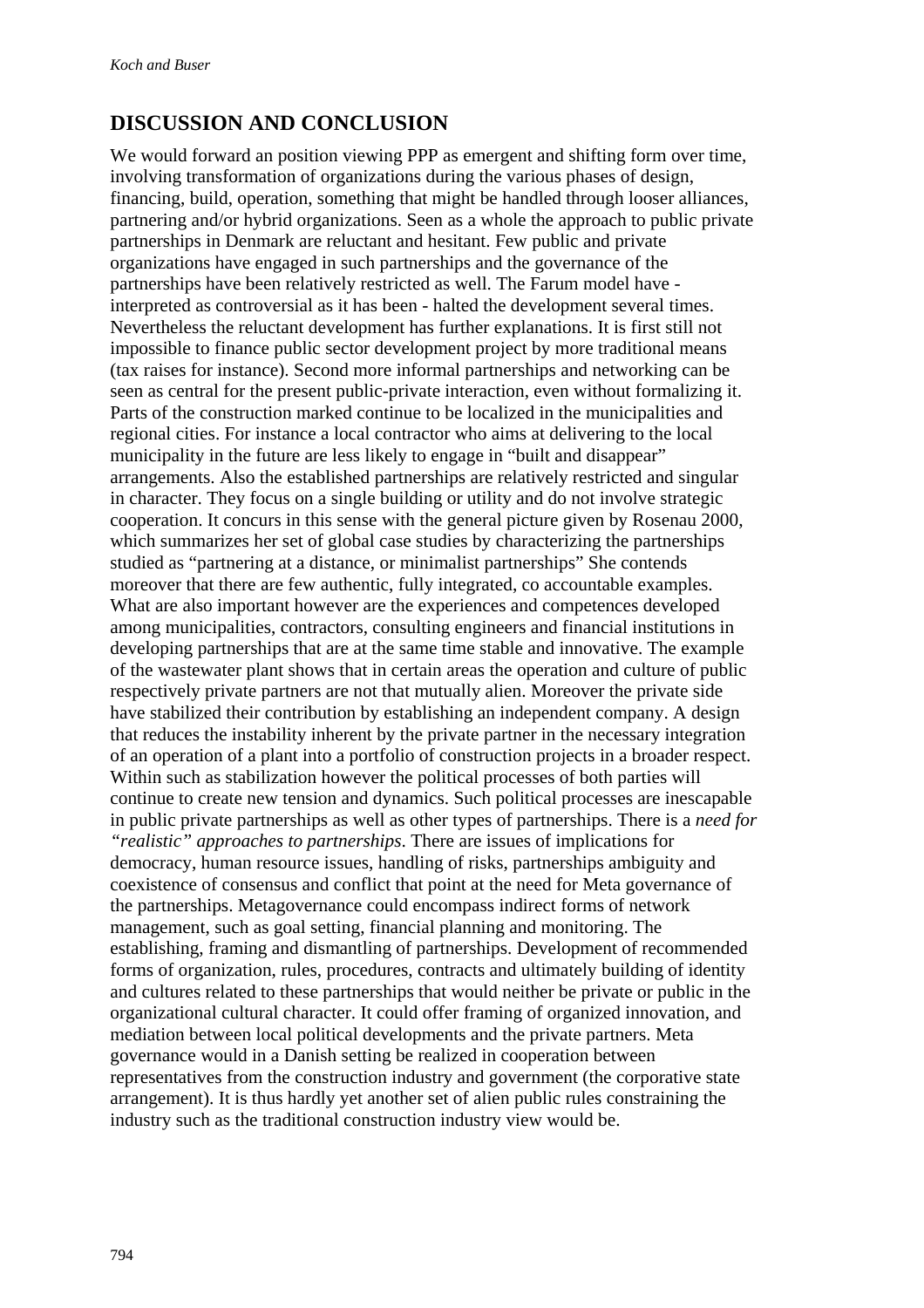#### **REFERENCES**

- Akintoye A., Beck M. & Hardcastle C. (2003) Public-Private Partnerships. Managing risks and opportunities. Blackwell Science.Oxford.
- Andersson N. (2003) A Mesoeconomic Analysis of the Construction Industry. Division of Construction Management. Lund University. Lund.
- Badcoe, P. (1999) Public private partnerships in local government -the legal, financial and policy framework-Public procurement law review No. 6, pp 279-301
- Boligselskabernes landsforening (2002) Fremtidens almene bolig. Boligselskabernes landsforening. (The national association of building societies)
- Bresnen M. & Marshall N. (2002) The engineering or evolution of co-operation? A tale of two partnering projects. *International Journal of Project Management*. **20**, 497-505.
- Buser M. & Koch C (2003) Status for public private partnerships in Denmark. Workpaper elaborated for CSTB, Paris. Mimeo.
- Castells, M., (1999), The rise of the network society. Blackwell.Cambridge. Massachusetts.
- DR (1999) Farum kommune risikerer milliardtab. www.dr.dk accessed Dec.2002.
- Elg, U. and Johansson, U. (1997). Decision-making in inter-firm networks as political process. Organization Studies, **18** (3) 361 - 384.
- Ferlie E.(red). Ashburner, L Fitzgerald L & Pettigrew A.(1996) The New Public Management in Action. Oxford University Press. Oxford.
- Heffen, O., Kickert W. & Thomassen J. (2000) Governance in modern society -Effects, change and formation of government institutions- Kluwer, Dordrecht
- Heywood C., Missingham, G and Kenley, R (2002) Strategic issues for facility provision: A re-examination of the NIMBY phenomenon. *In:* Greenwood, D. (ed) *Procs 19th Annual ARCOM Conference* 2002 s109-118
- Holti R., Nicolini D. & Smalley M. (2000) The Handbook of Supply Chain Management The Essentials. Construction Industry Research and Information Association.
- Ipsen J.M. & Pedersen (2002a) V klar til at lempe salgskrav. Berlingske Tidende 22/11
- Ipsen J.M. & Pedersen (2002b) Farum model er en guldgrube. Berlingske Tidende 22/11
- Jones L, Guthrie J, & Steane P (2001) Learning from International Public Management Reform JAI Elsevier Science. London.
- Klausen K.K.& Ståhlberg K. (eds)(1998) New Public Management i Norden. Odense Universitetsforlag.Odense.
- Kickert W., Klijn E., & Koppenjan J. (Eds.)(1997), *Managing complex networks: strategies for the public sector*. London: Sage.
- Koch (2002) The tyranny of projects: teamworking, organizational knowledge and project management in consulting engineering. *Proceedings 6th international workshop on teamworking*. Malmø University. 2002. Pp 160-172.
- Latour, B. (1997) On actor-network theory a few clarifications. *Soziale Welt.*
- Leiringer R. (2002) Understanding Public Private Partnerships. Construction Economics and Organization. 2<sup>nd</sup> Nordic Conference, 249-258.
- Leiringer R. (2003) Public Private Partnerships –Conditions for Innovation and Project Success.*In:* Atkin, B., Borgbrandt J. & Josephson P.E. *Construction Process Improvement*. Blackwell Publishing. Oxford, 154-167.